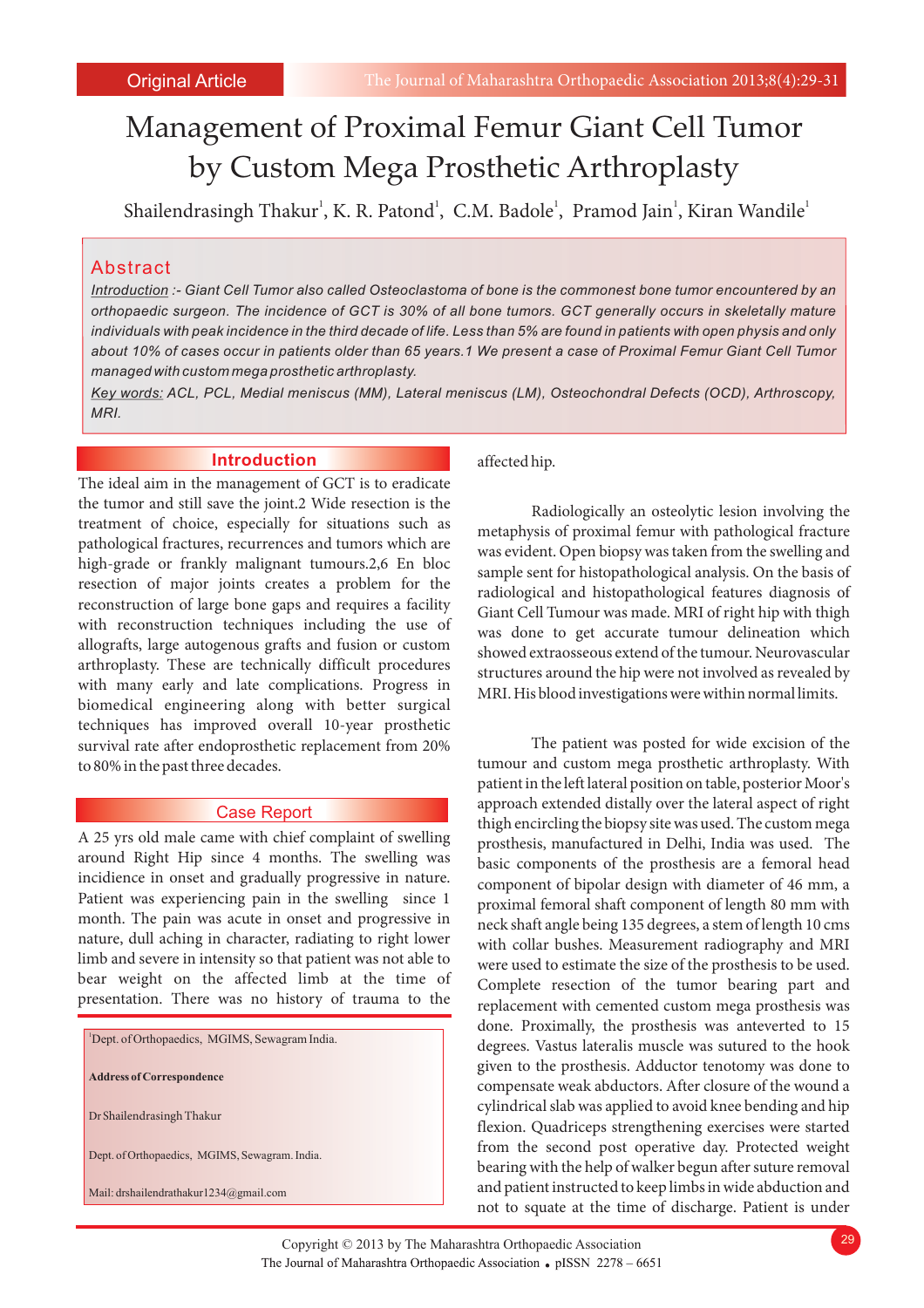

GCT of Proximal Femur Right side managed with custom mega prosthesis

### **Discussion**

complicated by the failure of its histological and radiological appearance to indicate its biologic behavior.<br>The management of juxta-articular giant cell tumors around the hip occurring in young patients continues to be one of the most challenging areas in orthopedic oncology. Enneking's and Campanacci's radiographic classifications advantages of custom mega prosthetic arthroplasty are and surgical staging are helpful in planning the initial surgical treatment, as a number of the active (Stage 2) higher incidence of local recurrence (20-50%) when possible complications include hap hecrosis, secondary higher infection, aseptic loosening fracture and breakage. treated by curettage with or without bone grafting. The use of methylmethacrylate cement has equivalent recurrence rates. The safety and advantages of additional adjuvant treatment of the bone bed with phenol or liquid nitrogen By using the technique of Limb Salvage by Custom Mega<br>after tumor resection is questionable. Since the local prosthesis we have achieved satisfactory oncological and behavior of giant cell tumors can be aggressive and they functional outcomes in our patient. have a greater risk of local recurrence, some authors advocate en bloc resection and reconstruction for these Grade III lesions from the point of view of preventing local recurrence rate and preserving joint.

Although it is the treatment of choice for these tumors, wide resection creates a problem for the reconstruction of large bone gaps. The reconstructive procedure has to be based on several considerations, such as durability of the surgical procedure, the oncological prognosis, restoration of the anatomy and function, and the needs of the patient. Resection arthrodesis achieves excellent stability but has the major drawback of lack of hip motion. Massive osteochondral allografts are popular alternative to prosthesis and have been used for benign and low-grade malignant tumors but have several complications like a high rate of infection, fracture of the allograft, nonunion

#### follow up..  $\qquad \qquad \text{and joint instability.}$

The use of mega prosthesis has become the method of choice after bone tumor resection at the hip. It is the The problem of selecting the proper treatment in GCT is primary modality in the management of malignant bone tumors of lower limb. Custom mega prosthesis has proved pathological fractures and where disease progression has resulted in a clinical situation that prevents skeletal reconstruction after intralesional curettage. The cost-effectiveness, early resumption of hip function with unassisted ambulation and least rates of recurrence. The lesions and most of the aggressive (Stage 3) lesions have a possible complications include flap necrosis, secondary

#### Conclusion

Prosthesis we have achieved satisfactory oncological and

#### References

- *1. Dr. ajay Puri, Current Concepts in Bone & soft Tissue Tumors, Page 53.*
- *2. Eckardt JJ, Grogan TJ. Giant cell tumor of bone. Clin Orthop Relat Res. 1986;204:45–58.*
- *3. Ghert MA, Rizzo M, Harrelson JM, Scully SP. Giant-cell tumor of the appendicular skeleton. Clin Orthop Relat Res. 2002;400:201–10.*
- *4. Szendroi M. Giant-cell tumors of bone. J Bone Joint Surg Br. 2004;86:5–12.*
- *5. McGrath PJ. Giant-cell tumors of bone: An analysis of fifty-two cases. J Bone Joint Surg Br.1972;54:216–29.*
- *6. Vidyadhara S, Rao SK. A novel approach to juxta-articular aggressive and recurrent giant cell tumours: Resection arthrodesis using bone transport over an intramedullary nail. Int Orthop [Epub ahead of print] 2006.*